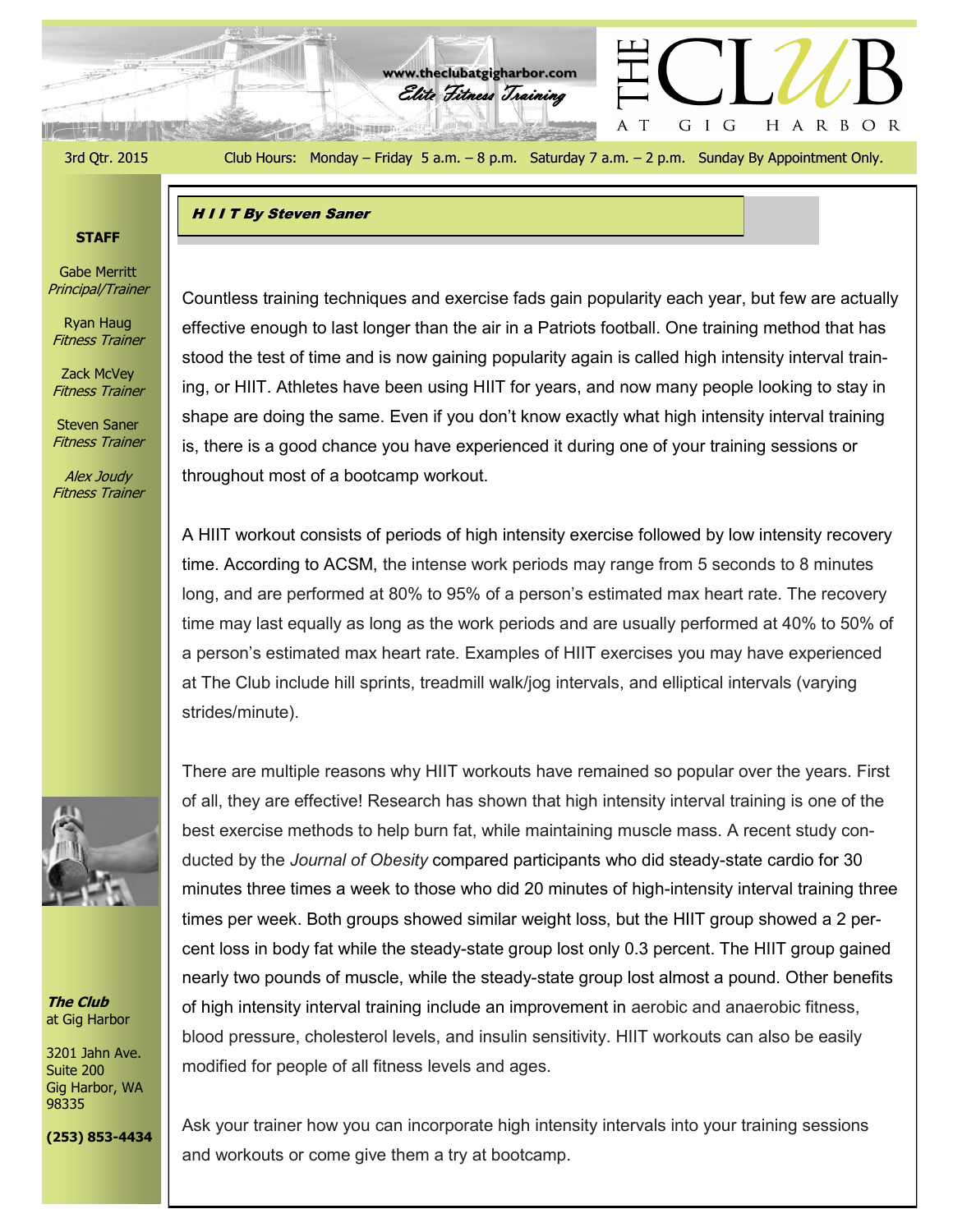## **EAT MORE TO SUCCEED by Zack McVey**

It goes against common sense and human nature but if you think the best and quickest way to see the scale drop is to eat less food, then you are badly mistaken. All too often I hear someone who wants to try out the newest fad diet that their friend told them about. It usually involves some form of supplement pack for breakfast and a whole lot of nothing else for the rest of the day. Magically in two weeks you lose ten pounds! Wahoo! And in the next month you put twelve back on. What gives? Let's explore.

Believe it or not, a weight-loss program that overly restricts calories will set you up for failure, as will a skipped meal. There is a point at which cutting calories will work against weight loss because consuming too few calories leads to increased appetite as your body prevents starvation. You will suffer from cravings, ultimately causing you to fall into under-eating and over-eating cycles. Your body will make a choice: lose body fat or lose muscle. An inadequately fueled body will choose to drop calorie-burning muscle rather than unsightly body fat. Excessive loss of lean muscle mass leads to weight loss without improvement of body composition or health (aka: skinny fat). This leaves you frustrated and in a never ending battle with your weight. So what should you do?

Simply put; believe in the system! It will absolutely take longer and it will be much more difficult than crash dieting, but eating enough of the proper nutrient rich foods along with exercise is the only answer to long term weight loss and lean muscle mass. Create an eating plan with your trainer to control your calories and make sure you're eating balanced meals and snacks. A consistent eating pattern will control your energy level, appetite, cravings, blood sugar and insulin levels. Plus you can eat actual food and be much more satisfied than eating a vitamin pack and ice chips for an entire 14 days.

Start the day with a well-balanced breakfast that includes a lean protein-rich food along with whole grains and veggies or fruit. High-quality protein at breakfast will help control your appetite all day. Breakfast starts your metabolic engine and is associated with successful maintenance of weight loss. A well-timed snack will prevent that late afternoon crash and overeating at meal time. Be smart, nourish your body don't deplete it!

### PREGNANCY AND EXERCISE By Ryan Haug

If a pregnancy is a possible plan for the future, here are some tips to help the process and increase the odds of you and the baby having a healthy delivery. Make sure you start your workout program well in advance of conception. Making exercise a common habit before you try to conceive can help you feel good throughout your pregnancy, have more stamina for labor and delivery, and help shed the baby weight faster. Also a pre-planned fitness program with a personal trainer will help you get back to peek physical condition to combat against any future health problems for mother and baby.

Remember, a baby's health is directly correlated to a mother's, so the stress of starting an exercise program after conception may be too much for mother and baby thus increasing the chances of complications during the pregnancy. In addition to, if exercise is a habit for you before and during the pregnancy, it will be much easier to get back in the gym afterward.

Mix up your workouts. It's better to do some of the higher impact workouts like ones you would do with your trainer now. Then gradually lessen the impact and add swimming or water aerobics to the program. Doing core exercise such as leg lifts, crunches, side dips for obliques, and low back extensions (2x20 of each), helps a mother maintain better posture throughout.

Avoid diets! Don't focus on a set weight when getting pregnant. Instead aim for a well rounded diet and balanced exercise program to ensure your body is as healthy as it can be, not necessarily the lightest it can be.

Workout example for major muscle groups: These exercises should be done in variation so as to utilize muscle confusion. Talk with your trainer about how to change up this workout.

10 minute warm up or until core temperature is up

Squats 2x20, Leg extensions and curls 2x20ea., Chest press 2x20, Lat Pull down 2x20, Core exercises as given above. 10 minute cool down and stretch

Dad's health is equally important 90 days before conception. Because this is the amount of time it takes for sperm to fully develop, so this is the perfect time for dad to do everything in his power to be in top physical condition. Use this time to make good and lasting habits for you and the entire family.

If you or anyone you know is thinking about getting pregnant soon (or anytime for that matter), come talk to a trainer at The Club and we can and we can help you develop a proper exercise program. Remember it's not just for you, it's for you and your family's future!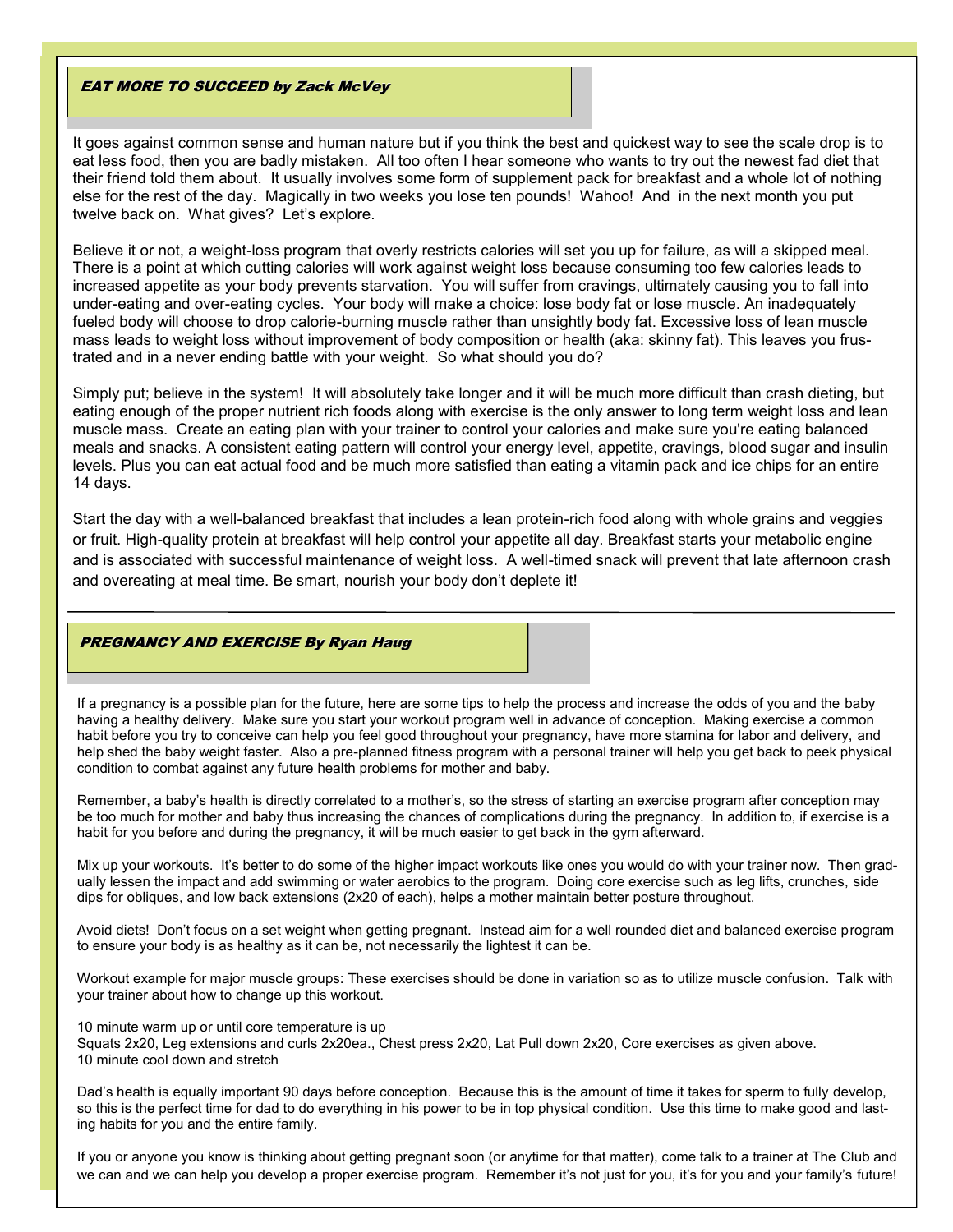# GOOD HABITS By Gabe Merritt

When you sit back and think about it, we all have some form of bad habit that we do throughout the day. Whether it's as extreme as smoking, or as simple as cracking your knuckles or chewing your nails, we all do something that we wish we didn't. Wouldn't it be great if we could start a good habit just as easy as we picked up the bad ones? I think we can, and here are a few tips on how to pick up a good habit. Every habit you have, good or bad, follows the same 3–step pattern:

- 1. Reminder (the trigger that initiates the behavior)
- 2. Routine (the behavior itself; the action you take)
- 3. Reward (the benefit you gain from doing the behavior)

Reminder – Why do you need to set a reminder for something? It's because we are all human. We will forget things that are not already in our normal routine. So, use your phone, daily planner, calendar, or even hand written notes to remind yourself to complete your new habit. Maybe even tell a friend about your new goal so that you have someone holding you accountable and someone to give you a little reminder.

Routine – Creating this habit is one thing, getting yourself to repeat it consistently is another. The key is to start with something small. Your first habit doesn't need to be anything unrealistic. Think simple. Another easy way to ensure you can keep up this routine is piggybacking off another habit. For example, maybe you want to start stretching more consistently. Maybe you work on a form of stretching every night when you brush your teeth. You already have learned the habit of doing that every night, why not piggyback that with your new routine. It may make it easier to remember and helps you connect brushing your teeth with remembering to stretch.

Reward – This is going to be different for everyone. Some people need to have a physical reward, some people it's more of an emotional or physiological victory. But either way, set some sort of selfreward for hitting your goal. Maybe it's a week straight, or 2 weeks. Whatever it is, set the goal, achieve it, and then give yourself something so that you are encouraged to repeat that routine again.

Think about all the small things that we wish we did more often in our daily routine and come up with something simple. Remember to keep it realistic and stay consistent. Before you know it you will have created a GOOD habit into your daily routine as opposed to a bad one. If you are still struggling to come up with anything, or need help staying accountable, ask your trainer for help. We are here to help you in your path to living a healthier lifestyle.



# **Join us for BOOTCAMP**

### **SATURDAY MORNING 8 a.m. to 9 a.m.**

Why boot camp? Well, at *The Club*, we are always looking at different ways to help you achieve your health and fitness goals. Our workouts will work your entire body, increasing endurance, burning calories, and improving your overall health.

**Boot Camp at** *The Club* **is FREE for everyone, not just members, so bring a friend along for the fun!**